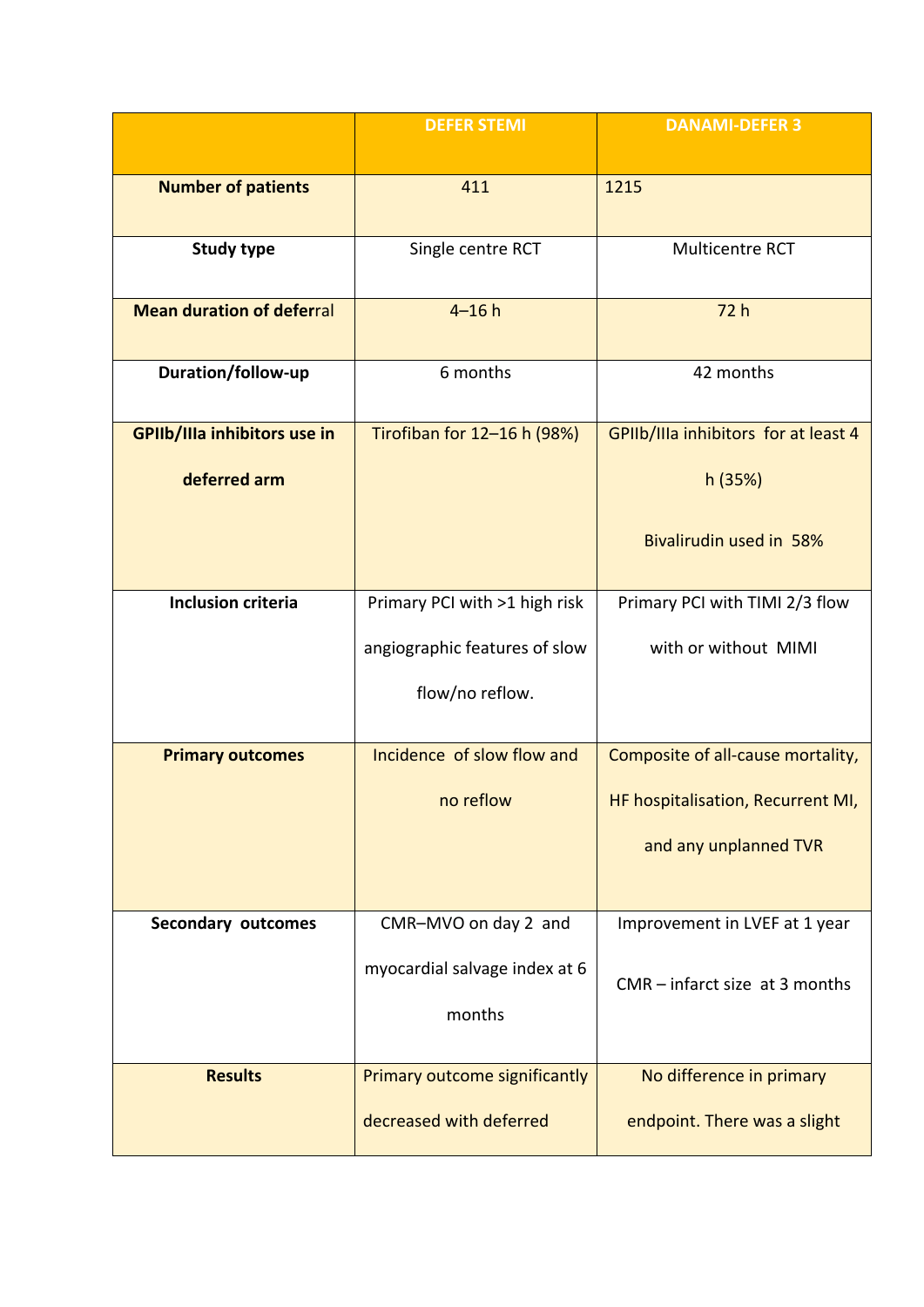| stenting. TIMI 3 flow &       | improvement in LVEF at follow-   |
|-------------------------------|----------------------------------|
| <b>Myocardial blush grade</b> | up. 2% reocclusion rate was      |
| higher with deferred          | observed in defer arm while      |
| strategy. Myocardial salvage  | waiting for next procedure.      |
| index higher and scar size    | There was no benefit in final    |
| lower at 6 months with defer  | infarct size on CMR at 3 months. |
| strategy                      | But patients with lesion/stent   |
|                               | length > 24mm had reduction in   |
|                               | final infarct size.              |
|                               |                                  |

Supplementary Table 1. Comparison of Two Major RCTs of Deferred Stenting

## Until Date.

Source: Carrick et al. 2014, $^{41}$  Kelbæk et al. 2016 $^{42}$  and Lønborg et al. 2017. $^{43}$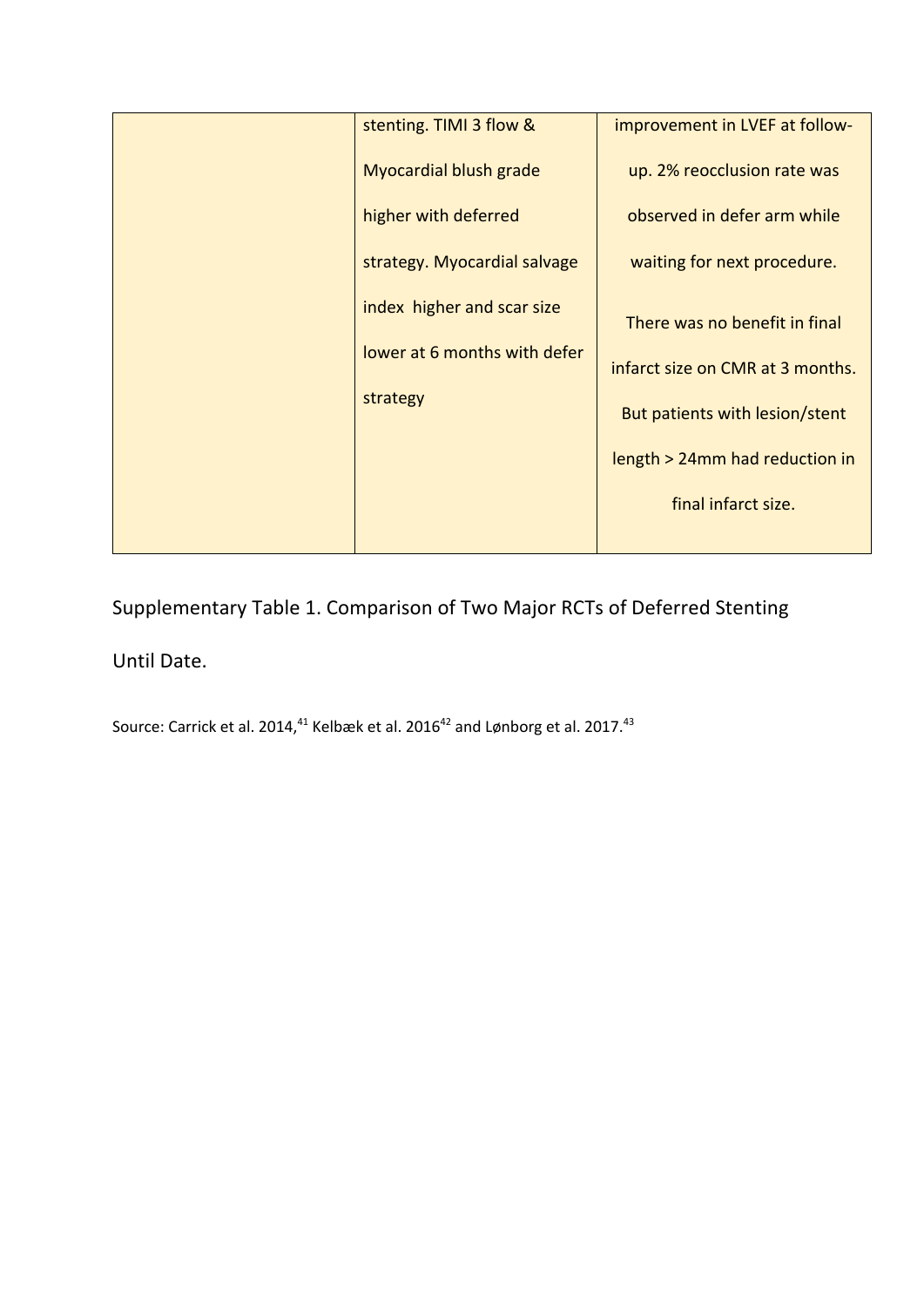| <b>Study</b>                    | <b>Window Period for Deferral</b> | <b>Selection Criteria</b>                                                                                       |
|---------------------------------|-----------------------------------|-----------------------------------------------------------------------------------------------------------------|
| <b>DEFER STEMI</b> <sup>*</sup> | 4-16 hours                        | >1 Angiographic features of slow flow/no<br>reflow                                                              |
| <b>DANAMI-DEFER*</b>            | 48 hours                          | All comer Primary PCI with TIMI 2-3                                                                             |
| <b>INNOVATION</b> *             | 3-7 days                          | All comers Primary PCI with TIMI 2-3 flow                                                                       |
| MIMI <sup>*</sup>               | 24-48 hours                       | All comers Primary PCI with TIMI 3 flow<br>after MIMI <sup>†</sup> (additional criteria lesion<br>length >25mm) |
| <b>PRIMACY*</b>                 | 42 hours                          | All comers Primary PCI with TIMI 2-3 flow                                                                       |
| <b>SUPERMIMI</b>                | 7 days                            | High thrombus burden on angiogram in<br>the setting of primary, rescue and<br>pharmacoinvasive PCI^             |
| Ke et al                        | 7 days                            | STEMI with High thrombus burden<br>(Thrombus burden Score > 3)^                                                 |
| Tang et al                      | 7 days                            | Primary PCI with high thrombus burdent                                                                          |
| Souteyrand et al                | $2-30$ days                       | ACS with high thrombus burden^                                                                                  |
| Echavarria-Pinto et al          | 60 hours                          | ACS with high thrombus burden $\dagger$                                                                         |